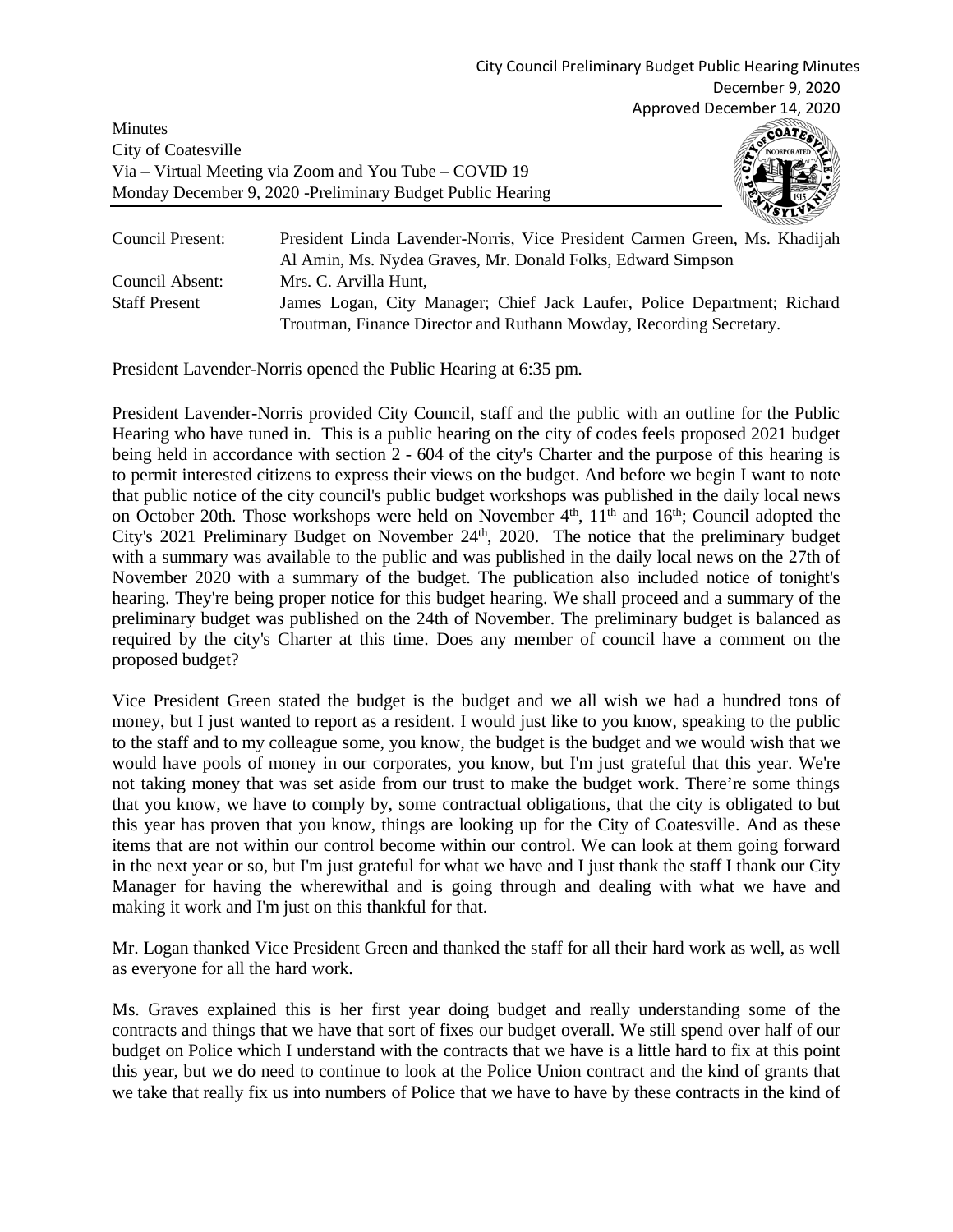# City Council Preliminary Budget Public Hearing Minutes

December 9, 2020

#### Approved December 14, 2020

autonomy that we have over our community. Of course, we can depend on grants and things to open up our community center. But if we continue to Advocate to make our budget more flexible, we can be able to make sure that we have money for things like open our pool in our community center, working with developers to create Eco housing and things like that things that we deserve, free Community Gardens, things that all of our residents deserve, so this budget is not the people's budget that the people deserve. We did our best to get a budget this year. But we're going to continue to fight and advocate for the people's budget, a budget that puts people in community first overall over profit and we are looking forward to looking at whatever we have to do in 2020. I wanted to make sure the budget that we passed for 2022 is really centered on people and people focused.

Ms. Al Amin said I would just like to say I'm very, very pleased this year with the budget each year. We work very hard to make a balanced budget and this year. We made a balanced budget with no anticipation of a withdrawal from the rainy day / trust fund. And so I think for the city that that is a very large accomplishment. It isn't like we have an overabundance of Revenue or Revenue comes from tax dollars. I am very happy and want to say thank you to all, Mr. Logan, Mr. Troutman and all the Departments for handing in budgets that were within the realm for us to come up with a balanced budget and we do always have to consider profit. I'm going to say that, just because I want the residents to understand because if we don't consider the amount of money that the city comes in and the city falls short and there isn't a trust fund / rainy day fund then the only option which is something that I never want to do would be to raise taxes and I do not believe that our residents would be happy with a tax increase. We were very blessed and fortunate this year. There's no tax increase, the trash bills are not going up and we don't make money off of the trash bills. That's not a for-profit business. That's a for service business and we're not going to pull any money out of the trust fund / rainy day fund. So as in anything else, there's always areas to grow because if you can't grow well, then there's something wrong but Overall, I do not think then what was accomplished this year with having a true balanced budget. I don't know when the last time that, that actually happened that some kind of money wasn't taken from the trust fund / rainy day fund. So, I just want to say not good job to everybody but great job to everybody and thank you so much everybody for all of your hard work so kudos to everybody. Thank you.

Mr. Simpson stated that you know, some council members don't think this is the people's budget, but I think it is the people's budget and what I'm hoping and praying for is that the city prospers with our revitalization and we get to the point where we have more police officers, more community policing, whether we get up to the numbers where our Police Department cannot have all the overtime and working the outrageous number of shifts that they work. And I'm all in favor for the city prospering so that we can add to our Police Department. Thank you.

# Mr. Folks thanked everyone.

President Lavender-Norris stated she agrees with my colleagues, Mr. Simpson when he said this is the people's budget. I totally agree because we are the people, we are of the people, for the people, by the people. This budget is not about any one individual on Council. It's about our entire city and us having the ability to trust the ones that we've put in place to manage our budget to the extent that we don't have to increase taxes. We don't have to lay anyone off and we can still keep the city moving forward in a positive manner. This nothing short to me of a blessing because as Councilwoman Al-Amin said we've always had to foster a balanced budget by drawing down and borrowing from this time. We didn't have to borrow from anyone, any account. We were able to come up with a balanced budget. Thanks be to our staff and our administrators. So, during this season, the spending has been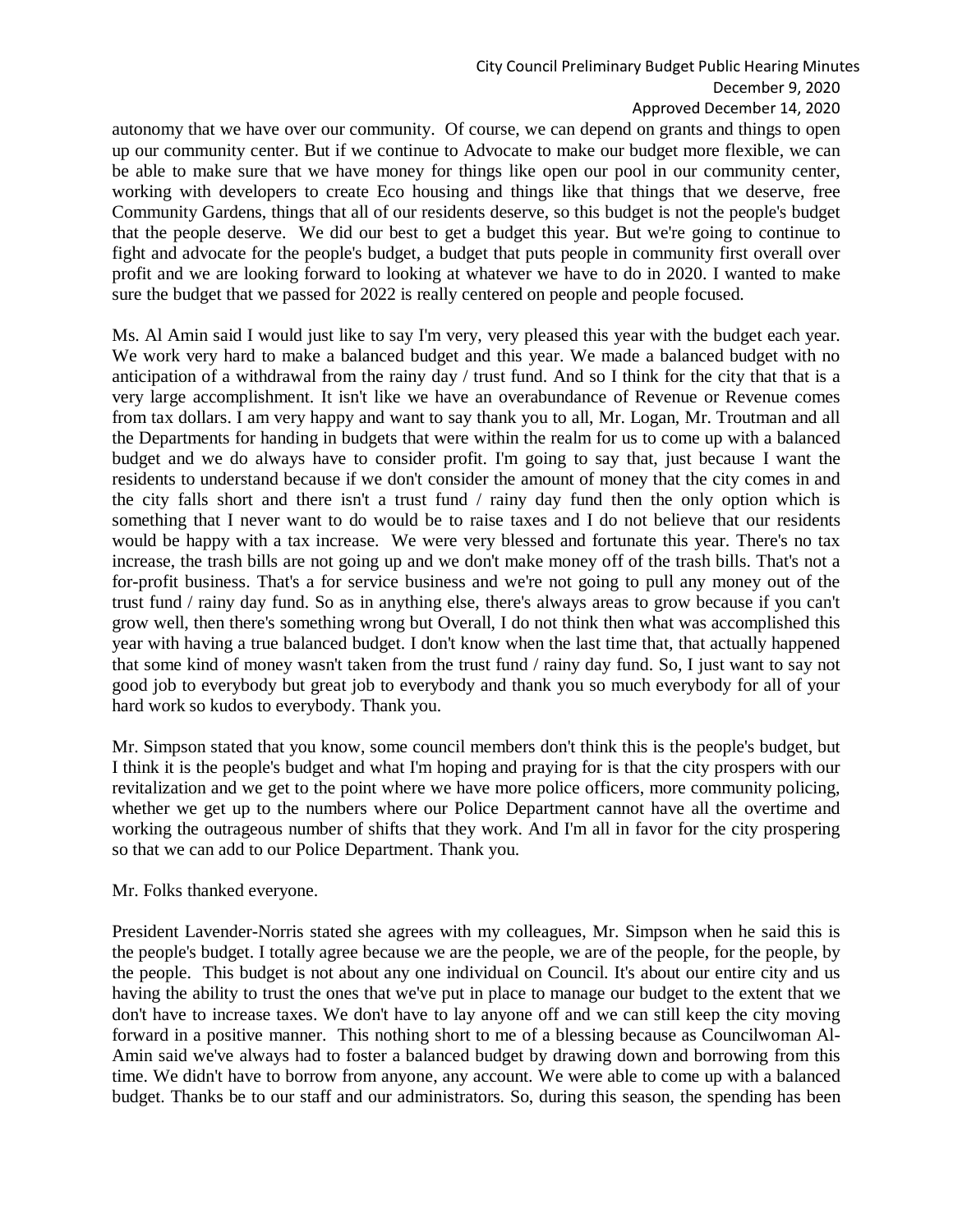### City Council Preliminary Budget Public Hearing Minutes

December 9, 2020

### Approved December 14, 2020

like we're on working with the Skeleton Crew through for the most part and spending has been cut beyond measure, and we're still able to move forward. So for the people, who I consider myself one of, I'm grateful for this budget. Thank you, thank you, thank you, job very well done by Mr. Troutman. Mr. Logan, all of our department heads and everyone that had input including Council. Thank you. The City of Coatesville is moving forward in a positive manner. We haven't always been in this position. We want a lot. We have a long wish list, but with reality in front of us, we have everything we need right now. So, take the next step. We want more, than we have to go out and make more happen. We can't cut our way out of growing. So again, thank you so much to everyone. With that being said, Mr. Logan, would you like to have input comment?

Mr. Logan replied No, I again I think everyone has pretty much shared my sentiments in reference to our budget, to moving forward. Certainly Miss Graves, we are every year, we're trying to get better at what we do but we do work for the people in this community and we take into consideration everything that's going on in our community. So, this is not a city for profit. This is a city for prosperity and for quality of life for everyone. So, you know as we all collectively try to work to that particular objective. I know that we all are not going to agree. We may not all get to the same road at the same time or take the same path, but collectively we will get there. I think that it is important that our community understands that you all as council members are working with everyone with me, with our finance department, our Police Department, to make this city, a wonderful place to live and work and play. When they see that leadership, it makes them want to be part of it. My job along with Police Chief, Finance Department the Fire Chief, Codes Department, our job is to make these things happen to bring to you all as Council leaders the best ideas, the best policies, the best practices to make this all shine. I just encourage you guys to support us and if you have any questions come to us directly, our doors are open and if it's not in the budget. Certainly, you can reach out to me and if it's regarding anything related to our policies and our terms of our service deliverables to this community, you should always reach out to me or if it's a Police related matter to the Chief. That's what we're here for. We don't need to hide behind emails or post or anything like that. We're here for you and my doors are open. Thank you.

Chief Laufer echoed the other council members comments, that you know this, I've been here eight years and this is my eighth budget year that I participated in support of the of the city. As was mentioned, this is the first in my eight years where we do have a legitimately balanced budget and that's due to the hard work of a lot of people behind the scenes and also the support of Council. We are excited, the Police Department is excited to kick 2020 out the door, for other reasons and the hopefully usher in 2021 and make sure it's a better year for everybody.

President Lavender-Norris opened the floor to interested citizens to express their views on the budget. If you wish to express your views, please raise your hand, the feature in the message in Zoom will inform us and we'll open the mic to you. Each citizen has three minutes. Are there any?

Mrs. Mowday replied there are no questions or comments at this time.

President Lavender-Norris announced Council will allow a 10-15-minute grace period for any of our citizens that are interested too speak.

Vice President Green asked to address something while we wait. She explained that she spoke with Mr. Logan earlier read the "Simple wear your mask" that's going on. I was trying to put together a picture or video or whatever. I am actually proposing on Monday, that we make wearing a mask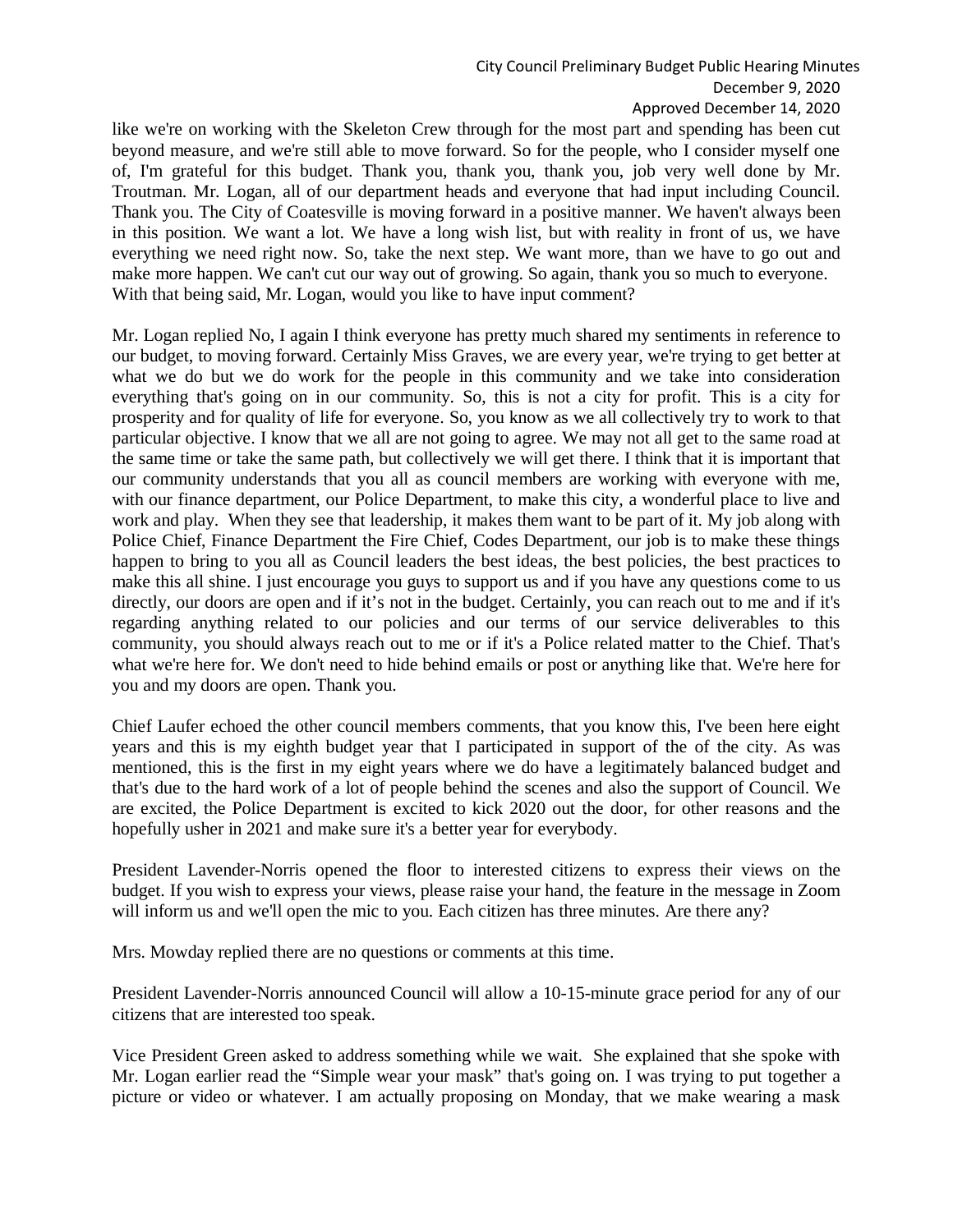#### City Council Preliminary Budget Public Hearing Minutes

December 9, 2020

Approved December 14, 2020

mandatory like they did in West Chester because the cases here in the city or mounting up and they're moving quickly in some neighborhoods. I asked Mr. Logan to send out to everyone a new City of Coatesville mas. I was asking him if we were able to take pictures of us having the mask on, if he would be able to put that together as a PSA. I don't know if anyone else would be interested in doing that, but I'm not computer savvy enough to put that together. I tried and it wasn't working for me. But I think that for the community that we should take a stance on this Mask situation. Yes. That's the logo right there. Simply ask, Wear a mask.

Ms. Al Amin stated that we need to take this a little step further and put a mandate on the mess. On Thursday, we went up 25 cases, on Friday we went up 19 and a death. They were late posting today, but they've posted it and we went up another 33. So, we're at 533. I've seen a lot of videos on Facebook as well people House parties and I've gotten a couple calls from people. There's really nothing we as Council can do. I got a call from someone and they told me that they were in a store and there was an individual was in that store that tested positive and I said well how do you know they tested positive and they said go to such and such page you'll see. So, I did and sure enough they had put a post-up that they had tested positive and since people are not adhering to what they should, if you have it, stay in quarantine. If you go out you, wear a mask and really right now that being out with a mask, that's a state mandate. That's a Governor Wolf mandate. And so, I don't know how else we make people understand how serious this is. Unless we put some things in place and we should not have to babysit. But we as Council are responsible for the citizens and the community. So, it is our responsibility to try our best to keep the residents safe and I just don't know how to do that anymore without implementing some mandates.

President Lavender-Norris stated she too was speaking with Mr. Logan regarding the Mask mandate campaign, simple ask: wear a mask. I thought it would be a good idea for all of us as council members to have our pictures taken with the city the masks with the city logo and maybe even put not just on our webpage but also on our on the billboard. Well, it's not a billboard, the digital sign up on 30. I think we as Council should be very clear with our leading by example and help our residents to understand that we're not asking them to do anything that we're not willing to do. So, I agree with the even with regard to the Mandate and possibly an ordinance like you said similar to what West Chester's doing. I don't know how many people are aware. But I think their ordinance comes with a hefty fine for not wearing a mask and not paying a fine is as easy as wearing a mask. It's your choice, your decision and we have to be mindful of the health and safety of everyone in the community. Not just the ones we associate with so looking into an ordinance and mandate following the governor's and possibly I don't know where the Commissioner stand right now, but we do have to be proactive with this we have to get on top of it.

Ms. Graves agreed that the pandemic is getting very dangerous especially through the holiday season where people, more people are traveling, more people are gathering to celebrate. So, we definitely need to put in mandates that will keep people safe. But we also need to as a city look over our city code to see what kind of relief that we can provide to people too because these next couple weeks are just going to get dark for people. We really hope that the eviction moratorium continues, but right now if it doesn't then you know, what are we doing to help people who are getting evicted and I know that the Cares Act is expires on the 14th. So, I really would love for us to explore what we can do on the local level to provide some relief for COVID whether that be make a Mutual Aid Resource map or try to facilitate a City ran Mutual Aid Network where people can volunteer, but be something the City is helping run and pouring resources. This is in addition to the mandates to keep us safer. We also need to invest in relief for the people because it's definitely going to be a dark time as the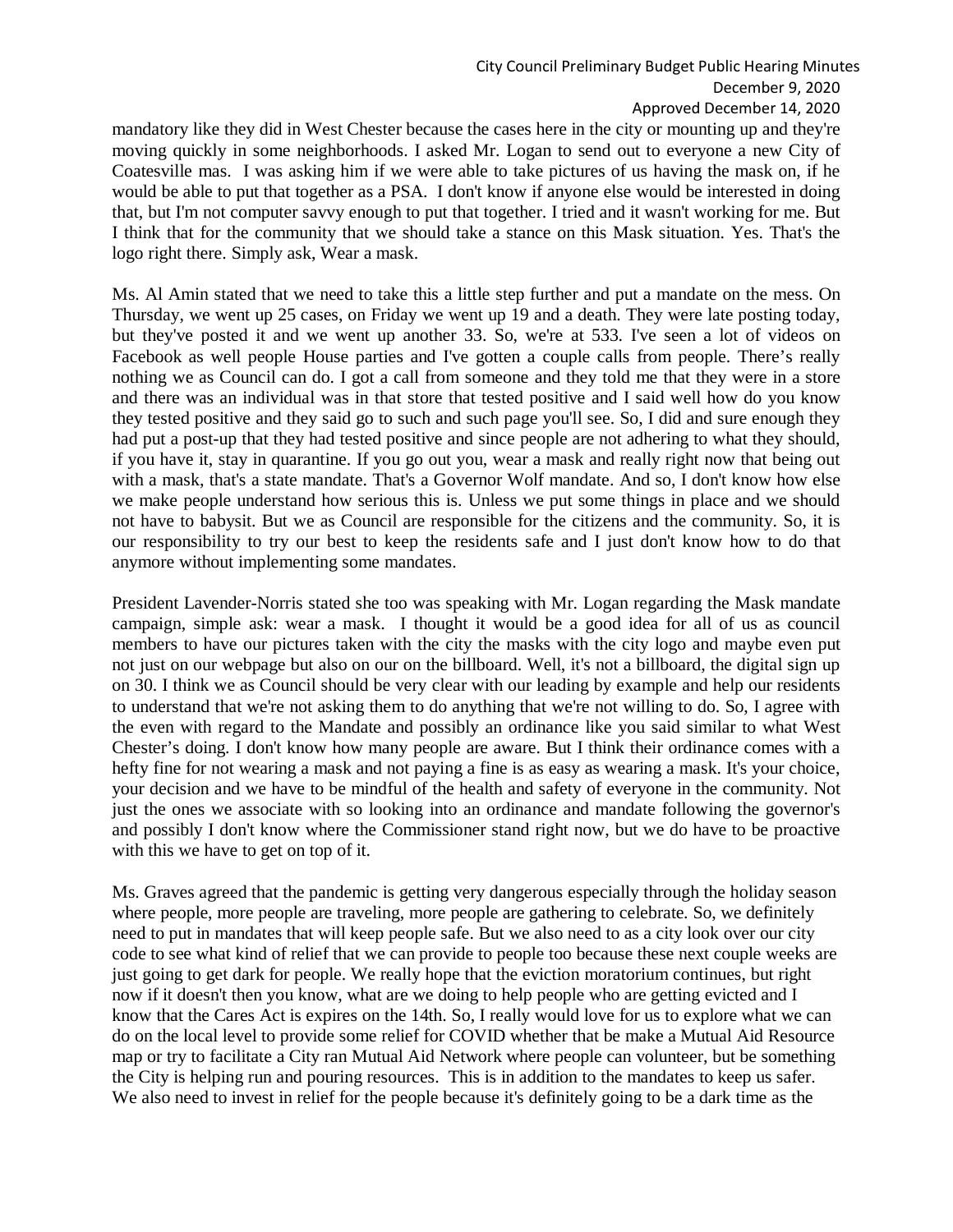City Council Preliminary Budget Public Hearing Minutes December 9, 2020 Approved December 14, 2020

weather gets colder, as more holidays come up and people gather more and as this pandemic moves into its second wave.

Vice President Green asked Ms. Graves to detail when she says for resources and what exactly she was speaking to. **MS. Graves replied t**hroughout covid a lot of cities have been doing Mutual Aid networks, which is a network people use like a pinpoint map where people can drop a pin on things. They need they'll put on the map pay. This is my address to sometimes they put their street corner if they don't want to list their address. I'm a I'm a person and Coatesville. I live on Fifth Avenue and I need somebody to go grocery shopping. 00:30:44 **(speaker)** Thing for me right? I need groceries and then somebody else who uses the mutual Aid map May pick up the pen and be like, oh I can respond to this. Can I get these groceries for you, you know contact them throughout through this map. It's a usually a Google map and drop off the groceries, but for the city we can maybe provide the website for it. Maybe we can ask counsel people check in on the 00:31:13 **(speaker)** People who are helpers and check in on the people who need help to make sure they get connected but the idea of mutual Aid is people who help people also need help and it's very communal and it's just taking it's like putting the aid into community and you know, the city can even sometimes be people who respond to people who need Aid 00:31:42 **(speaker)** Well, I mean if that's something that you would like to put together, I mean, I think it would be great. I mean as counsel people we have that we can put something like that together. But as far as if you're saying staff to do it, we are not a firstclass City. We are third class know as far as the resources financially we would not be able to to do anything like that strictly Nations and volunteerism now the county 00:32:11 **(speaker)** Have something similar setup and there were agencies that they lose their fur. Is this to see what the different sounds woman green. Your phone is the kind of coming out a little bit, but there's agencies in the city. 00:33:08 **(speaker)**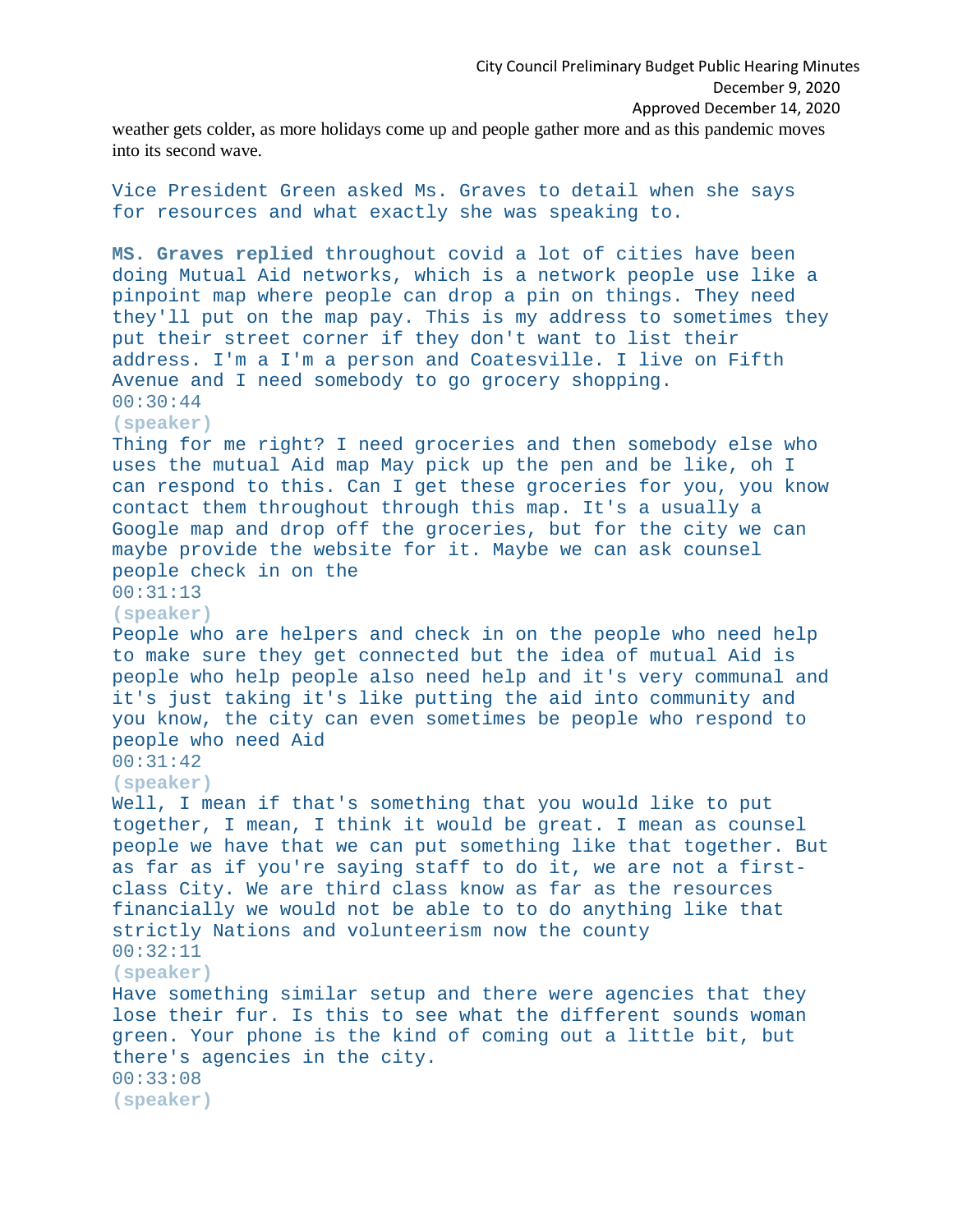```
City Council Preliminary Budget Public Hearing Minutes
                                                        December 9, 2020
                                                Approved December 14, 2020
I just posted the freedom to read things up again. I just posted 
that shared uncle's will growing greater. They've been sharing 
all kinds of things for people to give assistance. So if that's 
what you're talking about, that's not what you're talking about. 
That's what you're talking about.
00:33:34
(speaker)
Yeah, absolutely Council / sad councilwoman green. I can 
definitely reach out to you for help with that. I wouldn't 
expect our staff to to work on that because I know that we are 
understaffed for sure. So you can definitely I can definitely 
reach out to you for that. I just know that we do need mandates, 
but we also need relief.
00:34:00
(speaker)
We have a
00:34:03
(speaker)
Well, I was with the county and I was talking to James about you 
know, you go to downtown or Westchester. They have them great 
big sign to cross the streets. It's all went to the county and 
say why can't we get one for Gateway Park and I think they're 
working on that. That should be sort of guys out there measuring 
the holiday so maybe mr. Logan could Charming on that.
00:34:28
(speaker)
Logan
00:34:35
(speaker)
I'm sorry anymore about the sign or the Gateway Park? Yes, I'll 
Jewels he provided the information to the Commissioners contact 
or staff as far as the delivery date. They have to get the sign 
made usually sign take about two weeks to turn around. So I 
would say in the neighborhood of two weeks.
00:35:04
(speaker)
And there's a contact person at the Coatesville Library. Yes. 
She is. She has information for a lot of Human Service needs 
similar to what you're speaking of Miss Graves. I can't remember 
her name off the top of my head, but she's definitely in the 
library downstairs.
00:35:34
(speaker)
If if you just refer any of your constituents to the library, 
I'm sure Penny could direct them. Yeah.
00:35:52
(speaker)
```